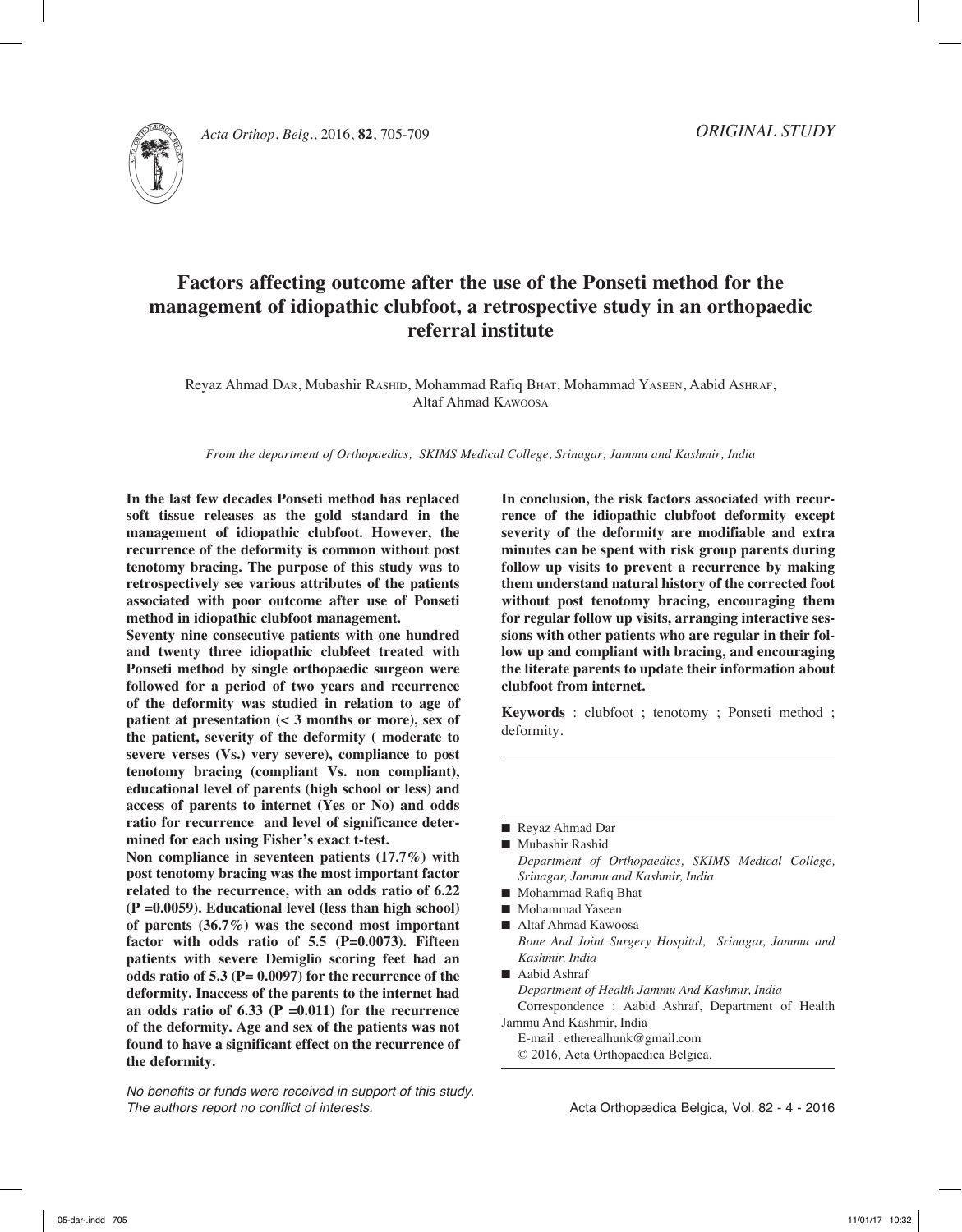# **Introduction**

Idiopathic clubfoot is the most common musculoskeletal birth defect affecting one per 1000 live births *(17)*. The component deformities of clubfoot include equinus, cavus, and heel varus and forefoot adductus. Most orthopaedicians agree that initial treatment should be non-surgical and started soon after birth. In the past two decades, several reports have demonstrated successful correction in >95% of the clubfeet using the Ponseti metho *(3,13,14,16)*. The unsatisfactory results associated with complete soft tissue release at 10 to 15 years of follow up *(2)* and the long term success related to Ponseti method *(14)* have lead to renewed interest in this method among pediatric orthopaedic surgeons. Despite this interest, success with Ponseti method has not been reproduced by others consistently *(8)*.

The purpose of this study was to see retrospectively the factors associated with an increased risk of recurrence of deformity or a poor result in seventy nine infants with 123 idiopathic clubfeet.

## **Materials and Methods**

Seventy-nine consecutive patients with 123 idiopathic clubfeet had been treated by a single orthopaedic surgeon at government hospital for Bone and Joint surgery Srinagar. Children with Syndromic, neurogenic and grade I Dimeglio *(5)* and or previously manipulated clubfeet and patients with age more than 6 months had been excluded. The severity of the deformity was assessed with grading system of Dimeglio et al at the time of presentation *(5).* In this system 4 parameters are assessed on the basis of their reducibility with gentle manipulation as assessed with hand held goniometer: (1) equinus deviation in sagittal plane, (2) varus deviation in frontal plane, (3) derotation of the calcaneopedal block in horizontal pane, and (4) adduction of forefoot relative to hindfoot. Each attribute is given a score of 4 (maximum) for reducibility from  $90^{\circ}$  to  $45^{\circ}$ , score of 3 for reducibility from  $45^{\circ}$  to  $20^{\circ}$ , score of 2 for reducibility from  $20^{\circ}$  to  $0^{\circ}$ , and a score of 1 for reducibility from  $0^\circ$  to -20 $^\circ$ . Four additional points consisting of 1 point each for posterior crease, medial

crease, cavus and poor muscle condition. The feet are then classified into following four grades. Grade I feet have mild deformity that is 90% reducible, with a score of 0 to 5 points. Grade II feet have moderate deformity with a score of 6 to 10 points. Grade III and IV feet have severe and very severe deformity with a score of 11 to 15 points and 16 to 20 points respectively.

All patients had been treated strictly according to the Ponseti method by manipulation and casting. The manipulation was done with the fulcrum at the talar head *(11)*. Manipulation was followed by retention casts which was applied in two settings, first a short leg cast was applied and molded and later converted into a long leg cast up to the upper thigh with knee in 90<sup>°</sup> of flexion. The cavus was corrected first by elevation of head of the first metatarsal. This occurred easily or sometimes needed several minutes of manipulation. This was followed by the correction of forefoot supination by gradually abducting the forefoot with counter pressure applied at the talar head without pronating the foot. After 2 to 3 minutes of manipulation a retention cast was applied. This weekly manipulation and casting gradually corrected the fore foot supination and heel varus in 4 to 6 settings. After adequate abduction, which meant that the foot was abducted 60 to 70 degrees or heel was in neutral or slight valgus, or the anterior process of calcaneus was felt (best sign), a percutaneous tendo Achilles tenotomy was done under local anaesthesia as an outpatient department (OPD) procedure and a long leg cast applied with foot in 70 degrees abduction, 15 degrees dorsiflexion and knee in 90 degree flexion for three weeks *(7,11,12).*

After three weeks, the post tenotomy cast was removed and foot abduction orthosis was applied to the patients and the importance of the bracing was explained to the parents. The brace was worn day and night for the first three months except 1 hour per day for cleaning purpose. This was followed by night time bracing. The patients were followed weekly for the first 2 weeks, then monthly for three months. Then three monthly follow up was done till the final follow up at 2 years. Any relapse was treated with repeat manipulation and casting.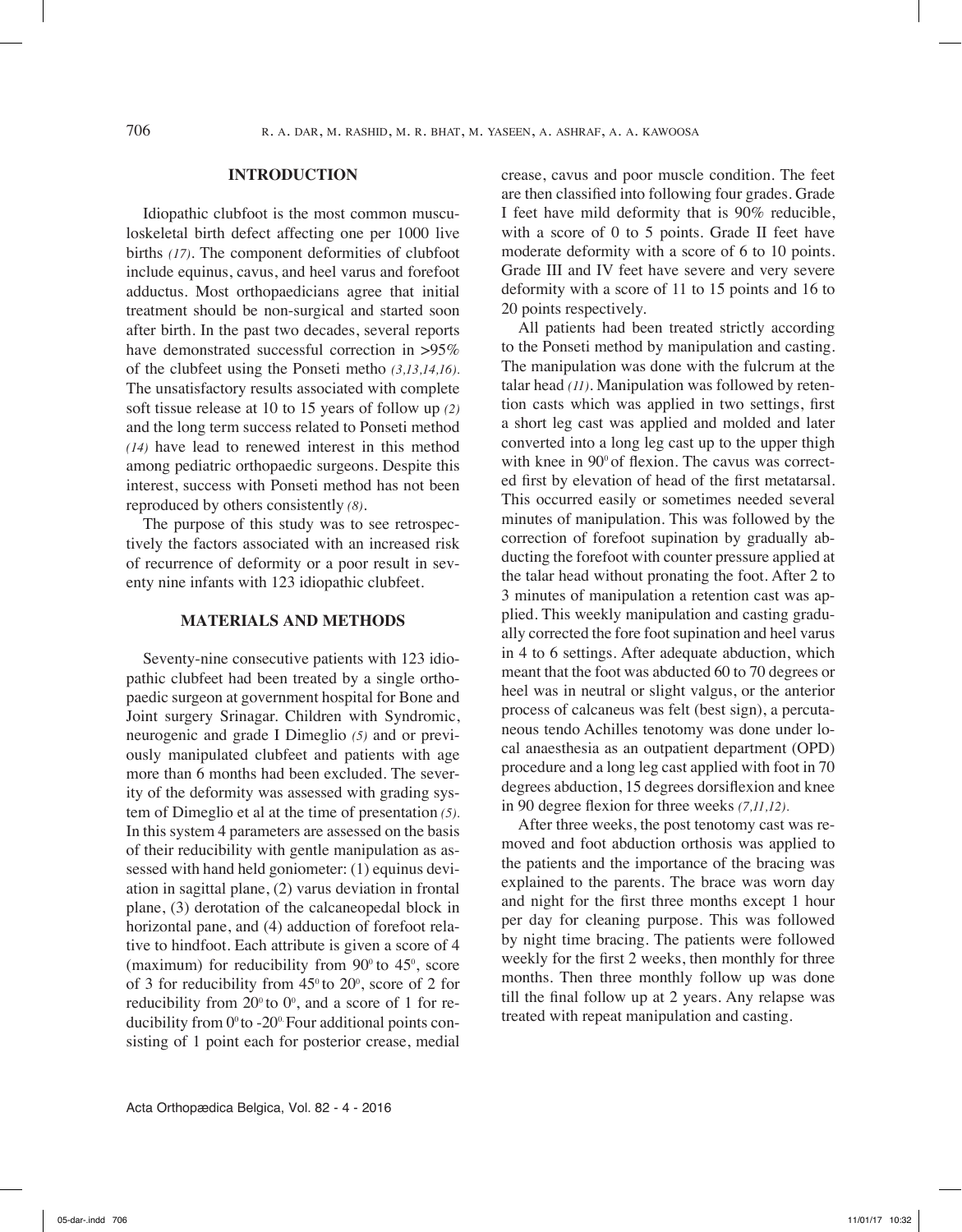# **Final assessment**

Each patient was again assessed at the end of 2 years with the help of three scoring systems, which included Dimeglio grading, modified Catteral/ Pirani method and modified functional rating system. The result was labeled good if a foot met any two of the following three criteria *(9)*;

1) Dimeglio score of 6 or better

2) Modified Catteral/ Pirani score of 1.5 or better

3) Modified functional rating score of 30 or better.

Outcome of the treatment at 2 years was studied retrospectively in relation to the following factors;

1) Age of the patient at first cast, 3 months and less and more than 3 months.

2) Sex of the patient

3) Severity of the deformity; moderate to severe Dimeglio Vs very severe.

4) Educational level of the parents; high school or less.

5) Compliance to bracing; good or poor. Patients were labeled good for compliance of bracing if they wore brace strictly or had days without brace. Those labeled poor brace users did not either use the brace or had weeks to months without brace.

6) Access of parents to internet; yes or no.

### **Results**

Seventy nine infants (123 clubfeet) had been treated, all patients six months or less in age. Sixty three (80%) patients were under the age of three months. Fifty five (70%) were males. Sixty five percent of the patients were first born. Family history was present in 4% of the patients. Forty four patients (55.7%) had bilateral involvement, and twenty two patients (28%) had right side affected. 100% bilateral feet had similar grade of initial deformity. Sixty four patients (81%) had moderate and severe grade Dimeglio classification (group I) and 15 feet (19%) had very severe grade of Dimeglio classification (group II). Parents of 29 patients (37%) were having educational qualification below high school. Only 32 parents (40.5%) had access to internet and out of them 25 (31.6%) parents told that they had read about Ponseti method. On an average 5.55 casts were required to correct all the deformities except equinus. Tenotomy of tendo Achilles was done in 84% of the feet. Initial correction was obtained in 98.3% feet. Ninety four percent of the parents had reported compliance with bracing. Each patient had been followed for 2 years before final assessment was done. Deformity had relapsed in 13 patients, more than once in two patients. Most common relapse was with equinus in 6 feet, forefoot adductus and heel varus in 5 feet, seven feet had relapse of all the deformities. Relapse had been treated with repeat manipulation and casting, percutaneous tendo Achilles tenotomy in 3 patients in whom it had not been done earlier. One repeat tenotomy and one open lengthening of tendo Achilles had also been done. At the end of 2 years final assessment was done and the results were labeled as good or poor on the basis of criteria already mentioned. The poor results were retrospectively studied in relation to age and sex of the patient, severity of the deformity, compliance to bracing, internet access to parents and, educational level of parents and odds ratio and level of significance determined for each using Fischer's exact t- test (Table I).

From the statistical analysis it was found that significant risk of recurrence or poor result is associated with non compliance with bracing with odds ratio  $6.22$  (p= value 0.0059), lower educational level of the parents with an odds ratio of 5.5 (p-value 0.0073), severity of the deformity Dimeglio grade IV with an odds ratio of 5.34 (p-value 0.0097), no internet access to the parents with an odds ratio of 1.33 (p value 0.0112). Age with an odds ratio of 0.7 ( $P = 072$ ) and sex with an odds ratio of 1.39  $(P = 0.76)$  are not significantly associated with poor result.

#### **Discussion**

Rightly quoted by many authors the follow up of the patients with congenital clubfoot doesn't end until the child joins the school whether it is treated conservatively or surgically. Ponseti method of clubfoot management ensures successful treatment of most congenital clubfeet but at the same time,

Acta Orthopædica Belgica, Vol. 82 - 4 - 2016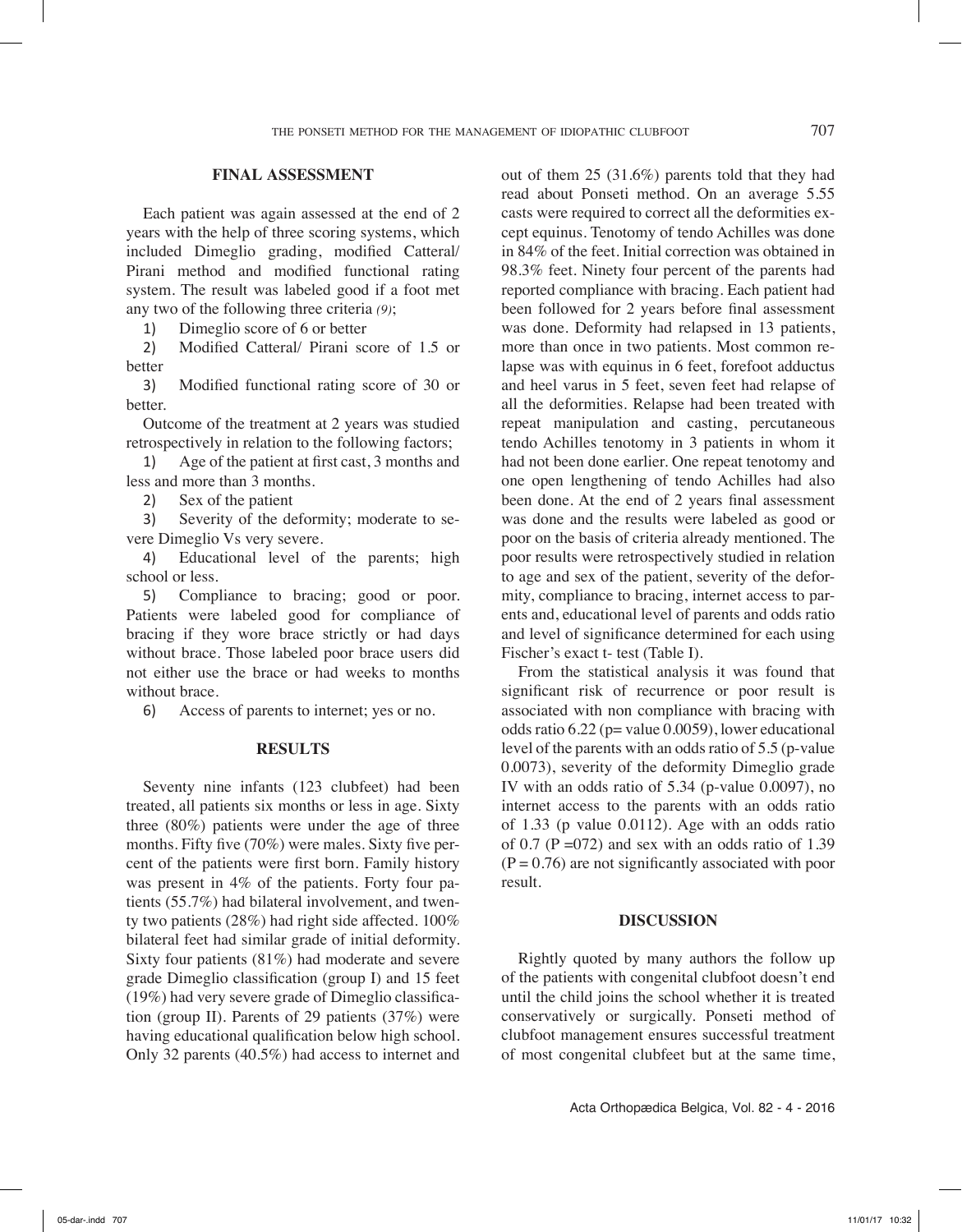| Characteristic                  | variable                 | Final result   |      | Odds ratio | p- value | 95% confidence  |
|---------------------------------|--------------------------|----------------|------|------------|----------|-----------------|
|                                 |                          | Poor           | Good |            |          | interval        |
| Age                             | $<$ 3 months             | 12             | 51   | 0.70       | 0.72     | 0.19 to 2.57    |
|                                 | $>3$ months              | 4              | 12   |            |          |                 |
| Sex                             | Male                     | 12             | 43   | 1.39       | 0.7642   | 3.99 to 4.87    |
|                                 | Female                   | 4              | 20   |            |          |                 |
| Severity                        | very sever               | 7              | 8    | 5.34       | 0.0097   | 1.55 to 18.39   |
|                                 | Mod-sever                | 9              | 55   |            |          |                 |
| Compliance to<br>bracing        | Poor                     | 7              | 7    | 6.22       | 0.0059   | 1.76 to 21.99   |
|                                 | Good                     | 9              | 56   |            |          |                 |
| Educational level<br>of parents | Less than high<br>schol  | 11             | 18   | 5.5        | 0.0073   | 1.673 to 18.08  |
|                                 | High school and<br>above | 5              | 45   |            |          |                 |
| Parent Access to<br>internet    | No                       | 14             | 33   | 1.335      | 0.0112   | 1.334 to 30.353 |
|                                 | Yes                      | $\overline{2}$ | 30   |            |          |                 |

Table I — Final Results related to various patient characteristics

a relapse cannot be prevented. Relapse, a problem inherent with clubfoot without prescribing a foot abduction brace is the most disliked aspect of the Ponseti management, both by the parent and the infant as no one likes him or his nearest to be enslaved. The relapse rate has been reported to varyingly in different studies *(1,10,13,15)*. Morcuende et al *(10)* reported relapse rate of 6% in compliant patients and over 80% in non compliant patients. Non compliance is more often seen in patient with severely affected feet which are small, and chubby, or in those feet which are relapsing, a factor which is the first response to removal of brace and non compliance.

There is also trend towards higher rate of relapse in patients whose parents have a low educational qualification, below high school. It may be separate risk factor even for non compliant attitude of parents to bracing, inability of the parents to understand the natural course of the disease without the use of a foot abduction brace. Mathew B. Dobbs et al found a higher rate of relapse in patients whose parents have educational qualification of high school or less *(6)*. Internet which has been one of the main sources of information dissemination about Ponseti method in the west is inaccessible to parents who have low educational qualification or are illiterate in our setting.

Severity of the deformity was also a significant risk factor particularly when very severe grade Dimeglio was compared with moderate and severe grade Dimeglio as one group. There is interplay between bracing compliance and severity because complications due to bracing such as a slipping brace and pressure sores are more common in children who have more severely affected feet, which can explain non compliance. Stephen Richard's reported significant difference in the outcome of patients with severe and very severe deformity at end 2 years while comparing Ponseti with French method *(13)*.

Although the introduction of Ponseti method at our institute has markedly decreased the number of clubfoot soft tissue releases, there remain a significant proportion of patients with the above mentioned risk factors most of which are modifiable, which need special attention like giving extra minutes with the parents explaining them the importance of their understanding about the disease, impressing upon them the importance of bracing and regular follow up so that they lessen morbidity of their children. Regarding severity of deformity, a non modifiable risk factor, we believe that Ponseti method definitively reduces the amount of surgery that is to be done on a foot after it has relapsed, which ultimately reduces the stiffness of these feet.